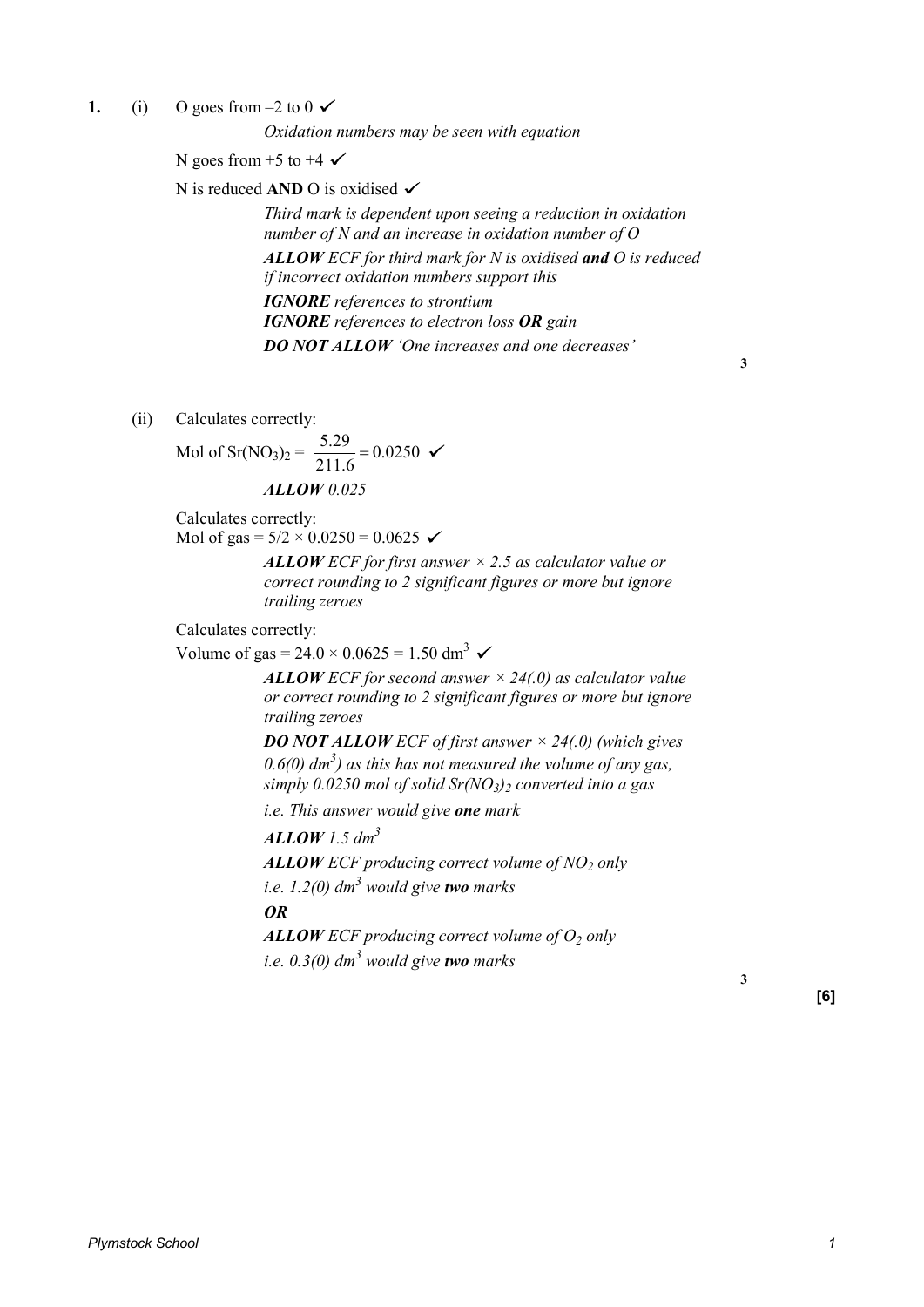| 2. | (i)  | $Mg \checkmark$<br>oxidation number changes from 0 to $(+)2$<br>OR oxidation number increases by 2 $\checkmark$<br><b>ALLOW</b> correct oxidation numbers shown in equation<br>2nd mark is dependent on identification of Mg<br><b>IGNORE</b> electrons                               | $\boldsymbol{2}$ |       |
|----|------|---------------------------------------------------------------------------------------------------------------------------------------------------------------------------------------------------------------------------------------------------------------------------------------|------------------|-------|
|    | (ii) | Mg/solid dissolves OR Mg/solid disappears<br>OR (Mg/solid) forms a solution $\checkmark$                                                                                                                                                                                              |                  |       |
|    |      | bubbles OR fizzes OR effervesces OR gas produced $\checkmark$<br><b>IGNORE</b> metal reacts<br><b>IGNORE</b> temperature change<br><b>IGNORE</b> steam produced                                                                                                                       |                  |       |
|    |      | <b>DO NOT ALLOW</b> carbon dioxide gas produced<br><b>DO NOT ALLOW</b> hydrogen produced without gas                                                                                                                                                                                  | $\boldsymbol{2}$ | [4]   |
| 3. | (i)  | because Ca has changed from 0 to $+2$ (1)<br>and H has changed from $+1$ to 0 (1)                                                                                                                                                                                                     | $\overline{2}$   |       |
|    | (ii) | Calcium reacts with water producing<br>hydrogen/H <sub>2</sub> /calcium/hydroxide/Ca(OH) <sub>2</sub> (1) (i.e. one product)<br>$Ca(s) + H_2O(l) \rightarrow Ca(OH)_2(aq) + H_2(g)$ (1) (i.e. full equation)<br>Equation would subsume both two marks                                 | $\overline{2}$   | [4]   |
|    |      |                                                                                                                                                                                                                                                                                       |                  |       |
| 4. | (a)  | $12 \times 50/1000 = 0.600$ mol $\checkmark$<br>(i)                                                                                                                                                                                                                                   | 1                |       |
|    |      | 4 mol HCl $\rightarrow$ 1 mol Cl <sub>2</sub> / moles Cl <sub>2</sub> = 0.15 mol $\checkmark$<br>(ii)<br>vol of Cl <sub>2</sub> = $0.15 \times 24 = 3.60$ dm <sup>3</sup> $\checkmark$<br>2nd mark is consequential on molar ratio given                                              | $\overline{2}$   |       |
|    | (b)  | Evidence that the oxidation number of Mn has reduced<br>and one of the oxidation numbers correct (ie $MnO2$ : ox no<br>of Mn = +4 or MnCl <sub>2</sub> : ox no of Mn = +2 $\checkmark$<br>The other oxidation number of Mn is correct,<br>ie in MnO <sub>2</sub> : ox no of Mn = $+4$ |                  |       |
|    |      | or in MnCl <sub>2</sub> : ox no of Mn = +2 $\checkmark$                                                                                                                                                                                                                               | $\overline{2}$   | $[5]$ |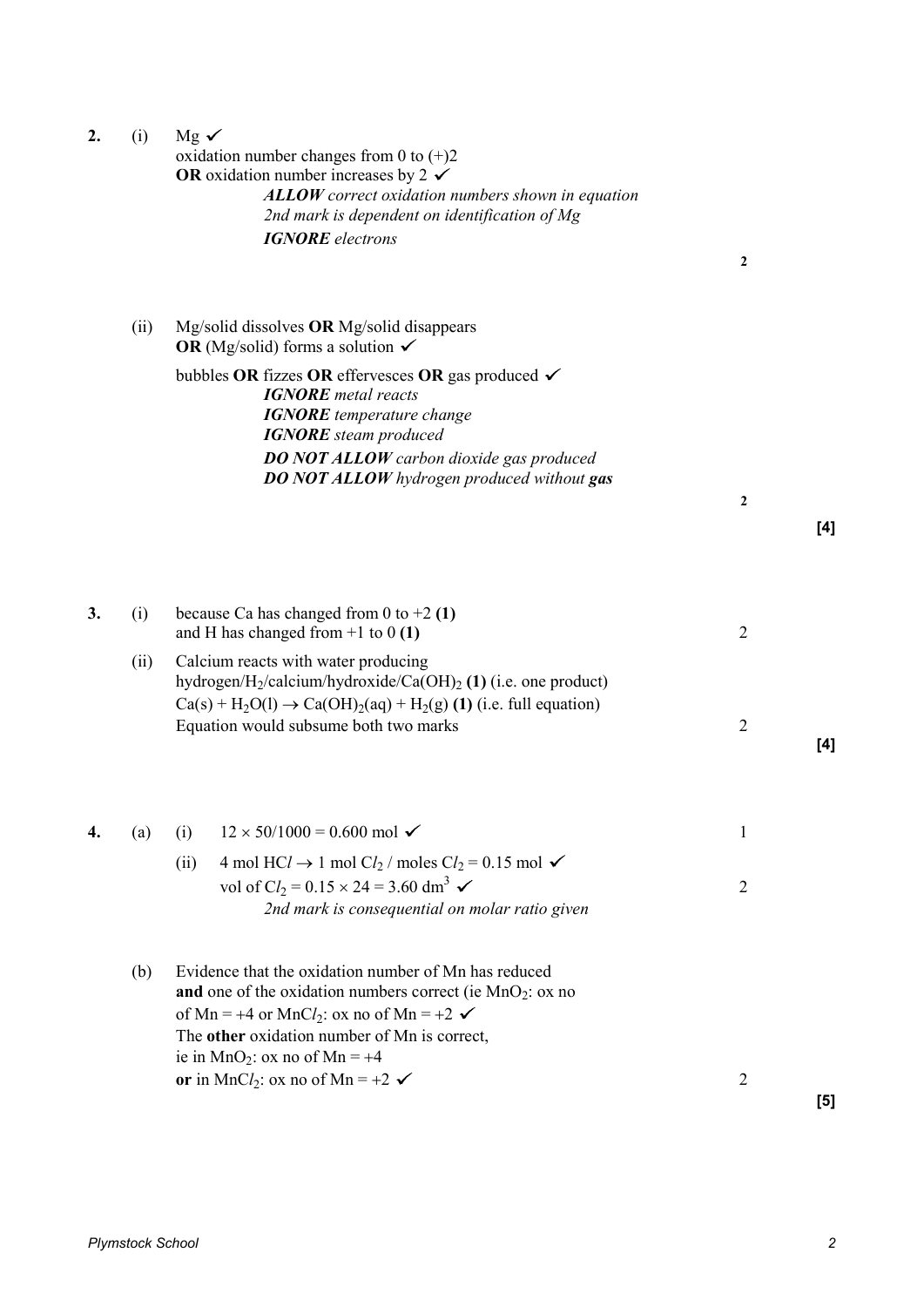| 5. | (i)<br>(ii) | $\cos$ (of electrons) $\checkmark$<br>Ba $\checkmark$<br>$0 \rightarrow (+)2 \checkmark$ (accept 2+)                                                                                                                                                                                  | $\mathbf{1}$<br>$\overline{2}$ | $[3]$ |
|----|-------------|---------------------------------------------------------------------------------------------------------------------------------------------------------------------------------------------------------------------------------------------------------------------------------------|--------------------------------|-------|
| 6. | (i)<br>(ii) | Oxidation state goes from 0 in $O_2 \checkmark$<br>$\rightarrow$ -2 in MgO $\checkmark$<br>$\begin{vmatrix} 1 & 0 \\ 0 & 1 \end{vmatrix}$                                                                                                                                             | $\overline{2}$                 |       |
|    |             | or with Mg full shell.<br>correct dot and cross√; correct charges√                                                                                                                                                                                                                    | $\overline{2}$                 | [4]   |
| 7. | (a)         | Amount of substance that has the same number of<br>(i)<br>particles as there are atoms in 12 g of $^{12}$ C/<br>$6 \times 10^{23}$ / Avogadro's Number<br>moles = $\frac{0.275 \times 120}{1000}$ = 0.0330 mol<br>(ii)<br>moles $CI_2 = \frac{0.0330}{2} = 0.0165$ mol $\checkmark$   | 1<br>1                         |       |
|    |             | volume $Cl_2 = 0.0165 \times 24000 = 396$ cm <sup>3</sup> $\checkmark$ / 0.396 dm <sup>3</sup><br>(iii)<br>792 $\text{cm}^3$ worth 1 mark (no molar ratio)<br>1584 cm <sup>3</sup> worth 1 mark $(x 2)$<br>units needed.<br>bleach / disinfectant /sterilising /killing germs<br>(iv) | $\overline{c}$<br>$\mathbf{1}$ |       |
|    | (b)         | NaC $lO_3$                                                                                                                                                                                                                                                                            | $\mathbf{1}$                   | [6]   |

**8.** (a) ……Ca(s) + ……2  $\checkmark$  HC*l*(aq) ……CaC*l*<sub>2</sub>(aq) + .H<sub>2</sub>(g).  $\checkmark$  2 (g) not required for H2